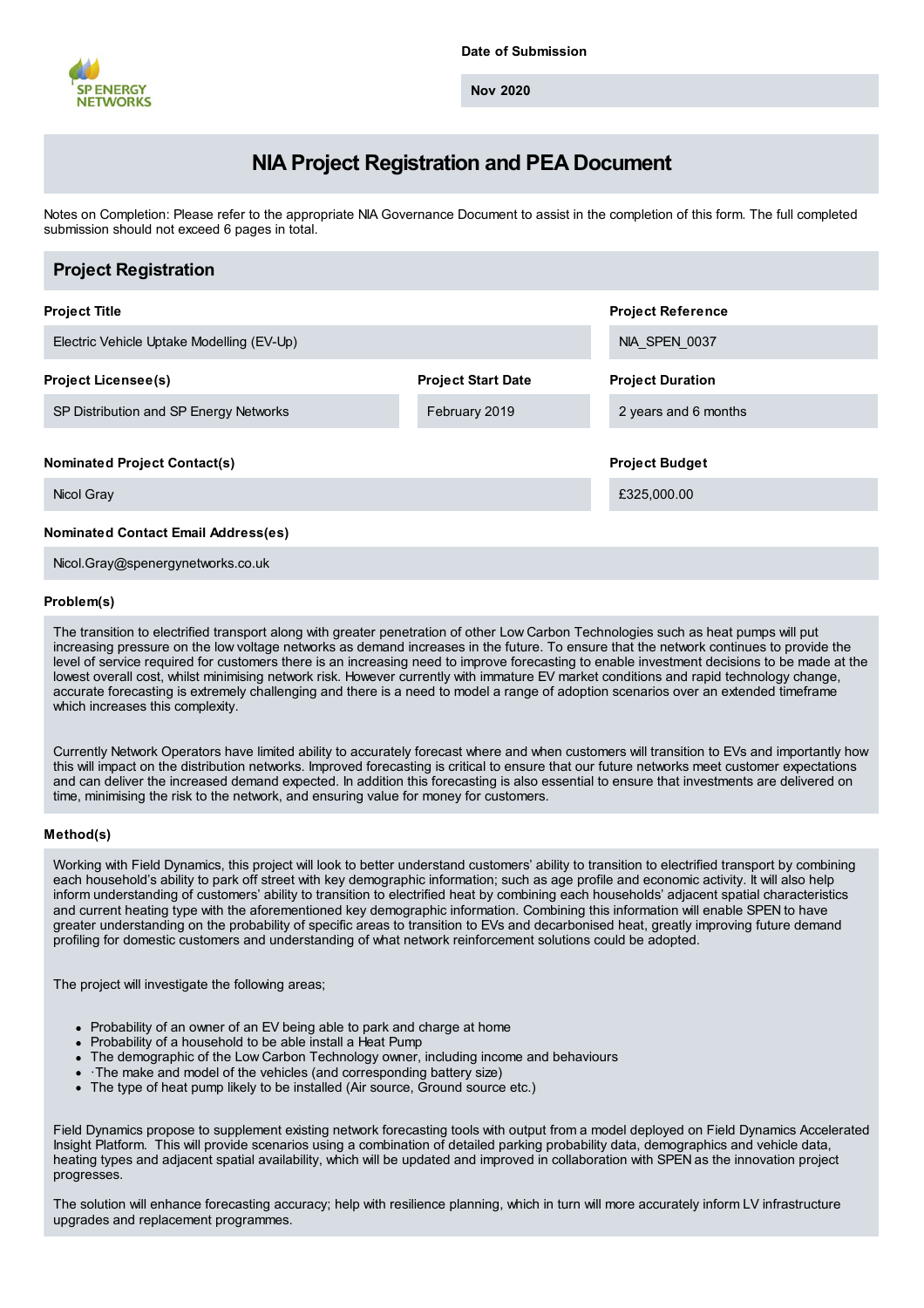#### **Scope**

There will be Two distinct project phases – firstly covering the SPM licence area with the second phase focused on the SPD area.

1.a. Setting up and integrating the model output into SPEN's environment

1.b. Additional sprints to improve the model by refining or adding business rules based on additional site surveys and other validation exercises for SPM licence area

1.c. cost benefit analysis update

2. Additional sprints and subsequent validation work for SPD licence area

SPEN has a number of network forecasting tools and initial information about where EVs and Heat Pumps are currently registered, but there is a requirement for a more granular view in order to accurately forecast and look ahead. NIA project Network Constraints Early Warning System (NCEWS) has developed a solution to create a basic LV connectivity model, with the ability to backfill missing data; ensuring the LV network is topologically sound so that data can be aggregated from household level up to flex a range of scenarios.

Field Dynamics will work collaboratively to define and setup the initial model with a roadmap for further iteration, all with the goal of improving accuracy. Model output will then be absorbed as a new data set into existing systems to enhance existing understanding.

#### **Objectives(s)**

EV-Up will contribute to the development of data sets to improve our understanding of customers' ability to transition to Electric Vehicles (EVs) based on off-street parking opportunity and customer demographics. This will enable improved understanding on the likely network areas which will see increased domestic demand and better inform future investment programmes. In addition the dataset will complement existing work being carried out in other innovation projects such as NCEWS and Charge.

SPEN are adding forecasting of Heat Pump uptake as SPEN require examination on whether this will improve the usefulness of EV uptake forecasting. It is anticipated that where EV uptake coincides with Heat Pump uptake is where the greatest networks problems are likely to arise. Therefore, it is pivotal SPEN are able to model/forecast effects of both EVs and Heat pumps simultaneously.

#### **Success Criteria**

The project will be considered a success if the learning provides the required level of information to

make an informed decision on the viability of the solution to become business as usual

#### **Technology Readiness Level at Start**

**Technology Readiness Level at Completion**

TRL 5

TRI<sub>7</sub>

#### **Project Partners and External Funding**

Field Dynamics

# **Potential for New Learning**

Whilst EV-Up will not on its own be able to provide all the answers it will improve understanding and create a datum which will allow for future related work and complement existing projects. This project will contribute to addressing our Innovation Strategy 'smarter flexible network' vision to enable our customers to take advantage of new technologies and opportunities, enabling the connections of more low carbon technologies and paving the way for a low carbon economy.

The outcome of the project will be an enhanced business case model outlining where the transition will happen which in turn will lead to improved investment plans and customer benefits.

## **Scale of Project**

The forecasting project is intending to test a novel solution to help network companies prepare for the transition to electrified transport at a scale which maximises the benefits whilst ensuring customers get value for money.

#### **Geographical Area**

SPD & SPM

# **Revenue Allowed for in the RIIO Settlement**

No revenue highlighted in RIIO settlement

# **Indicative Total NIA Project Expenditure**

£325,000

# **Project Eligibility Assessment**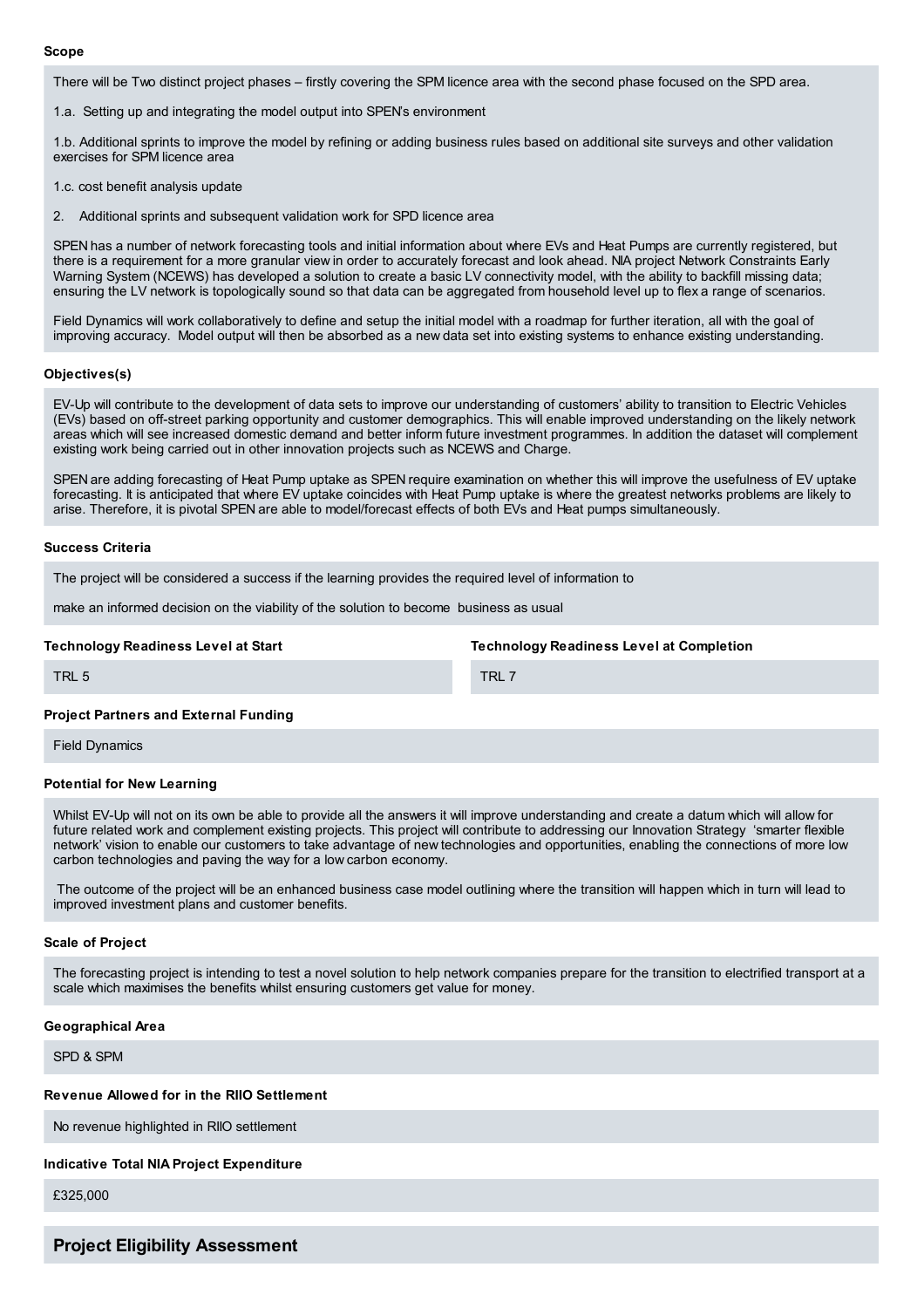## **Specific Requirements 1**

1a. A NIA Project must have the potential to have a Direct Impact on a Network Licensee's network or the operations of the System Operator and involve the Research, Development, or Demonstration of at least one of the following (please tick which **applies):**

X

A specific piece of new (i.e. unproven in GB, or where a Method has been trialled outside the GB the Network Licensee must justify repeating it as part of a Project) equipment (including control and communications systems and software)

A specific novel arrangement or application of existing licensee equipment (including control and/or communications systems and/or software)

A specific novel operational practice directly related to the operation of the Network Licensee's System

A specific novel commercial arrangement

**Specific Requirements 2**

**2a. Has the Potential to Develop Learning That Can be Applied by all Relevant Network Licensees**

#### **Please explain how the learning that will be generated could be used by relevant Network Licenses.**

The learnings from EV-Up will be applicable for all UK networks operators and will provide a method to allow for improved network forecasting and modelling. The challenges outlined by this project are applicable to the relevant Network Licencees, who can therefore leverage the learnings from this project.

#### **2b. Is the default IPR position being applied?**

# Yes X

# **2c. Has the Potential to Deliver Net Financial Benefits to Customers?**

Yes X

# **Please provide an estimate of the saving if the Problem is solved.**

EV-Up will go somewhere towards providing more granular data to enable more precise understanding of future network investment requirements, essential to facilitate the transition to electrified transport. Recently completed innovation projects, such as SSENs My Electric Avenue, in addition to studies by the ENA and SPEN suggest that significant network investment will be required. SPENs internal forecast suggest in SPD somewhere between £400m – £600m investment will be required to fully facilities the transition to electric vehicles between now and 2032. However this number could be significantly reduced through the use of innovative solutions, such as smart charging, and improved forecasting and modelling understanding.

Please provide a calculation of the expected financial benefits of a Development or Demonstration Project (not required for **Research Projects). (Base Cost - Method Cost, Against Agreed Baseline).**

If we assume that improved forecasting and modelling can reduce the need for future network investment by 1%, this would represent a significant saving for customers. (c£6m). In addition identifying network areas which are likely to becoming overloaded earlier will deliver operation benefits to SPEN, improve customer service and reduce potential CI/CML impacts.

# Please provide an estimate of how replicable the Method is across GB in terms of the number of sites, the sort of site the method could be applied to, or the percentage of the Network Licensees system where it could be rolled-out.

The learnings from EV-Up will be applicable for all UK networks operators and will provide a method to allow for improved network forecasting and modelling. It is estimated that by 2030 there may be in excess of 10million EVs on the roads in the UK. As other recent innovation projects, such as Electric Nations and My Electric Avenue have established, this transition to electrified transportation will lead to increasing strain on the LV distribution network and will required improved network forecasting and planning for all UK DNOs. EV Up will therefore provide a method which will be replicable for all networks operators.

# **Please provide an outline of the costs of rolling out the Method across GB.**

The costs to roll out this solution will be at the discretion of the respective DNOs and their internal policy requirements. However further